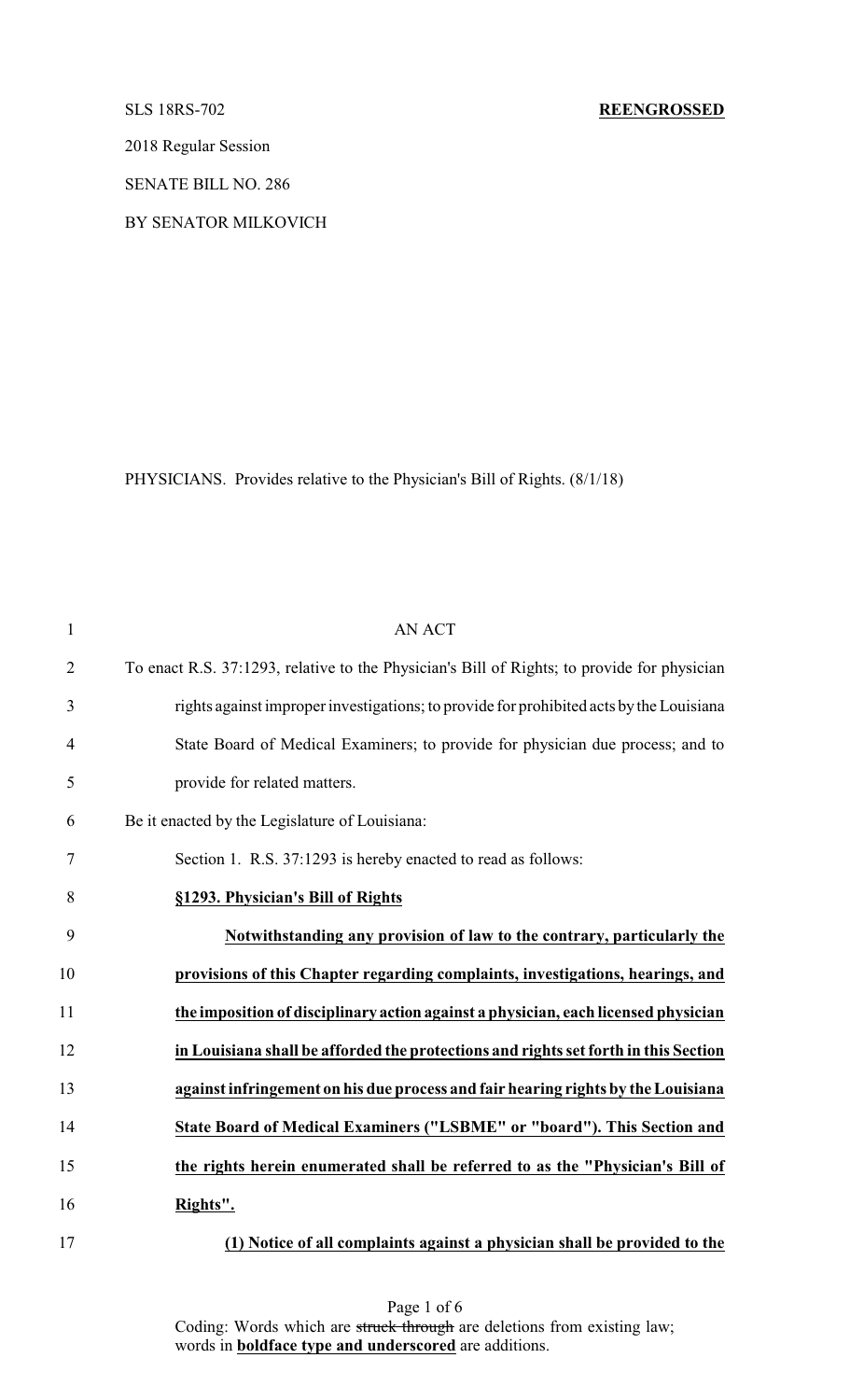| $\mathbf{1}$   | physician in writing within ten days of receipt of the complaint by the board.     |
|----------------|------------------------------------------------------------------------------------|
| $\overline{2}$ | The notice required in this Paragraph shall include the name of the person who     |
| 3              | made the complaint against the physician, including the name of an LSBME           |
| $\overline{4}$ | board or staff member if he is the individual that originated the complaint,       |
| 5              | along with a detailed description of the complaint sufficient that the physician   |
| 6              | has a clear understanding of the accusation being made against him and by          |
| 7              | whom.                                                                              |
| 8              | (2) In the course of an investigation the physician shall have the right to        |
| 9              | be fairly investigated and if an investigator is alleged to be biased, hostile, or |
| 10             | unfair to the physician, the physician shall have the right to request that the    |
| 11             | executive director remove and disqualify the investigator from further             |
| 12             | participation in any investigation involving the physician. If the executive       |
| 13             | director declines to recuse the investigator, the physician shall have a right to  |
| 14             | make a written motion for recusal and an evidentiary hearing thereon.              |
| 15             | (3) A board investigator shall have no communication regarding the                 |
| 16             | investigation with the executive director or any member of the board unless the    |
| 17             | physician that is subject to the complaint is present.                             |
| 18             | (4) When the investigator believes that there is a basis for prosecution or        |
| 19             | disciplinary action against the physician, his conclusion shall be issued in       |
| 20             | writing, along with supporting evidence, as a recommendation to the executive      |
| 21             | director. His recommendation shall not be provided to any member of the            |
| 22             | board.                                                                             |
| 23             | (5) The decision to proceed with prosecution or disciplinary action shall          |
| 24             | be that of the executive director.                                                 |
| 25             | (6) Board members shall take an oath to refrain from any and all                   |
| 26             | communication with the investigator, witnesses, prosecutors, or the executive      |
| 27             | director regarding a complaint. It shall be cause for dismissal of a case against  |
| 28             | a physician if there are ex parte communications by any board member               |
| 29             | regarding the facts of an investigation prior to or during a hearing on the        |

Page 2 of 6 Coding: Words which are struck through are deletions from existing law; words in **boldface type and underscored** are additions.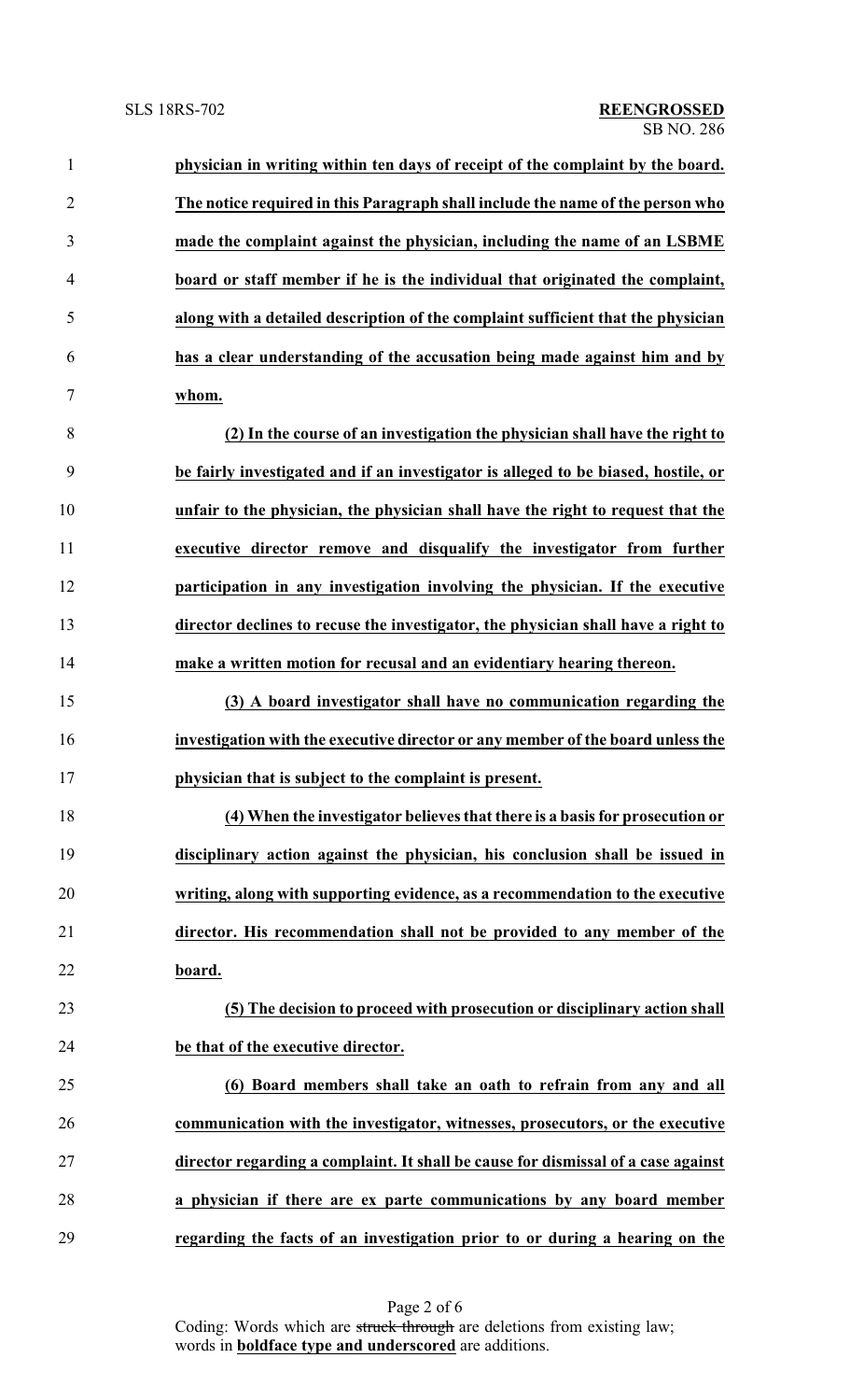| $\mathbf{1}$   | matter.                                                                           |
|----------------|-----------------------------------------------------------------------------------|
| $\overline{2}$ | (7) If the board utilizes an independent judge or adjudicator for any             |
| 3              | hearing, he shall be independently selected and shall have no prior information   |
| 4              | regarding the nature of the complaint or economic bias to rule for or against the |
| 5              | physician or the board.                                                           |
| 6              | (8) Communication between the investigator, executive director, and               |
| 7              | person prosecuting the case shall be on the record at a hearing or in written     |
| 8              | form furnished to the physician contemporaneously with any information            |
| 9              | provided to the executive director.                                               |
| 10             | (9) All files of the board regarding a complaint, investigation, and              |
| 11             | disciplinary action shall be made available to the physician through full         |
| 12             | discovery and shall be disclosed to the physician upon request. The physician     |
| 13             | may issue interrogatories or discovery requests to the investigator, executive    |
| 14             | director, or any board member, who shall be compelled to respond as provided      |
| 15             | for in the Code of Civil Procedure. The physician shall have the right to depose  |
| 16             | the investigator or investigators of the complaint against him as provided for in |
| 17             | the Code of Civil Procedure, subject to objections thereunder. Any potentially    |
| 18             | exculpatory evidence shall be disclosed to the physician whether or not           |
| 19             | requested or whether or not reduced to recorded or documentary form.              |
| 20             | (10) All relevant facts gathered in an investigation of a physician shall be      |
| 21             | noted in the record or file of the case and no separate file shall be maintained. |
| 22             | Any violation of this Paragraph by an investigator shall be grounds for           |
| 23             | dismissal or reversal of any adverse findings made and may be grounds for the     |
| 24             | termination of the investigator.                                                  |
| 25             | (11) No anonymous hearsay testimony shall be allowed in any hearing.              |
| 26             | The physician who is the subject of the action shall have the right to confront   |
| 27             | witnesses. No hearsay evidence may be admitted by an identified witness except    |
| 28             | that which is admissible pursuant to the Code of Civil Procedure and the Code     |
| 29             | of Evidence regarding hearsay evidence. Admission of previous statements of       |

Page 3 of 6 Coding: Words which are struck through are deletions from existing law; words in **boldface type and underscored** are additions.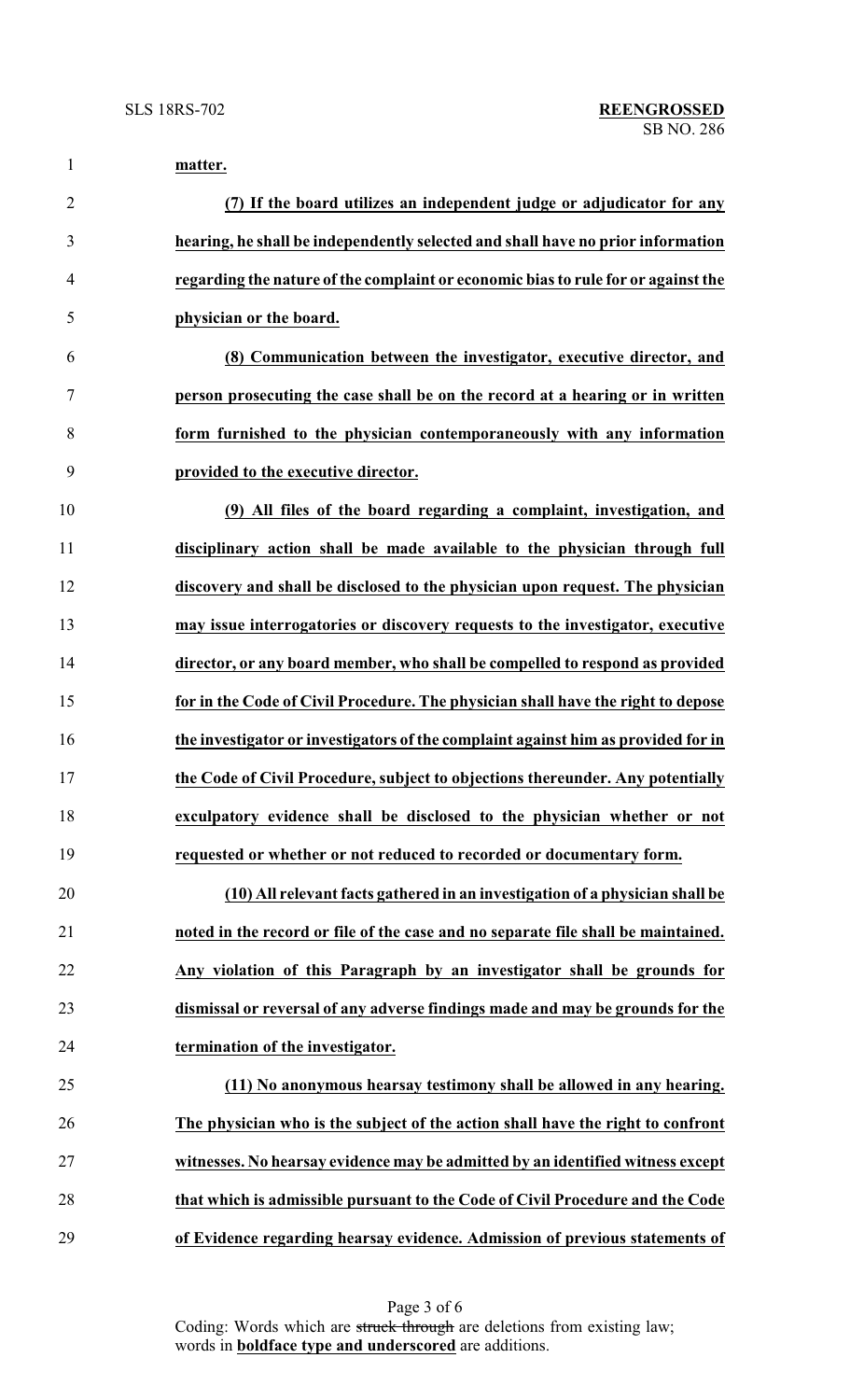| $\mathbf{1}$   | an absent witness or witnesses who are not available under a hearsay exception     |
|----------------|------------------------------------------------------------------------------------|
| $\overline{2}$ | shall not occur unless advance notice is given to the physician of the board's     |
| 3              | intent to use the hearsay in order for the physician to have an opportunity to     |
| 4              | rebut such statements.                                                             |
| 5              | (12) No order of suspension or termination of license shall be entered by          |
| 6              | the board without at least ten days notice before the effective date of the order  |
| 7              | and with an opportunity for the physician to be heard by the board or an           |
| 8              | administrative law judge. Ex parte communication with an administrative law        |
| 9              | judge shall be prohibited.                                                         |
| 10             | (13) If the board believes that the requirement of ten days notice set             |
| 11             | forth in Paragraph (12) of this Section will endanger the public, the board may    |
| 12             | seek an injunction pursuant to the Code of Civil Procedure for a temporary         |
| 13             | restraining order with a post-restraining order hearing to be set immediately      |
| 14             | thereafter.                                                                        |
| 15             | (14) No inquiry or investigation of a physician may continue for more              |
| 16             | than thirty days without notice issued to the physician to advise him that he is   |
| 17             | still under investigation.                                                         |
| 18             | (15) Once an investigation or inquiry, preliminary or not, is initiated,           |
| 19             | unless the case is closed, the physician shall have an absolute right to meet with |
| 20             | the investigator and the chief investigator who shall receive any rebuttal         |
| 21             | information provided by the physician. Any rebuttal evidence so received shall     |
| 22             | be noted by investigators and made available to the executive director prior to    |
| 23             | any further action being taken. Any meeting between the physician and              |
| 24             | investigator for the board shall be recorded. If the physician objects to the      |
| 25             | outcome of the meeting, he shall have the right to meet with the executive         |
| 26             | director and board attorney.                                                       |
| 27             | (16) The physician may be accompanied by an attorney at any meeting                |
| 28             | with the investigator, chief investigator, executive director, or board member.    |
| 29             | No board staff person or member shall refuse to meet with a physician because      |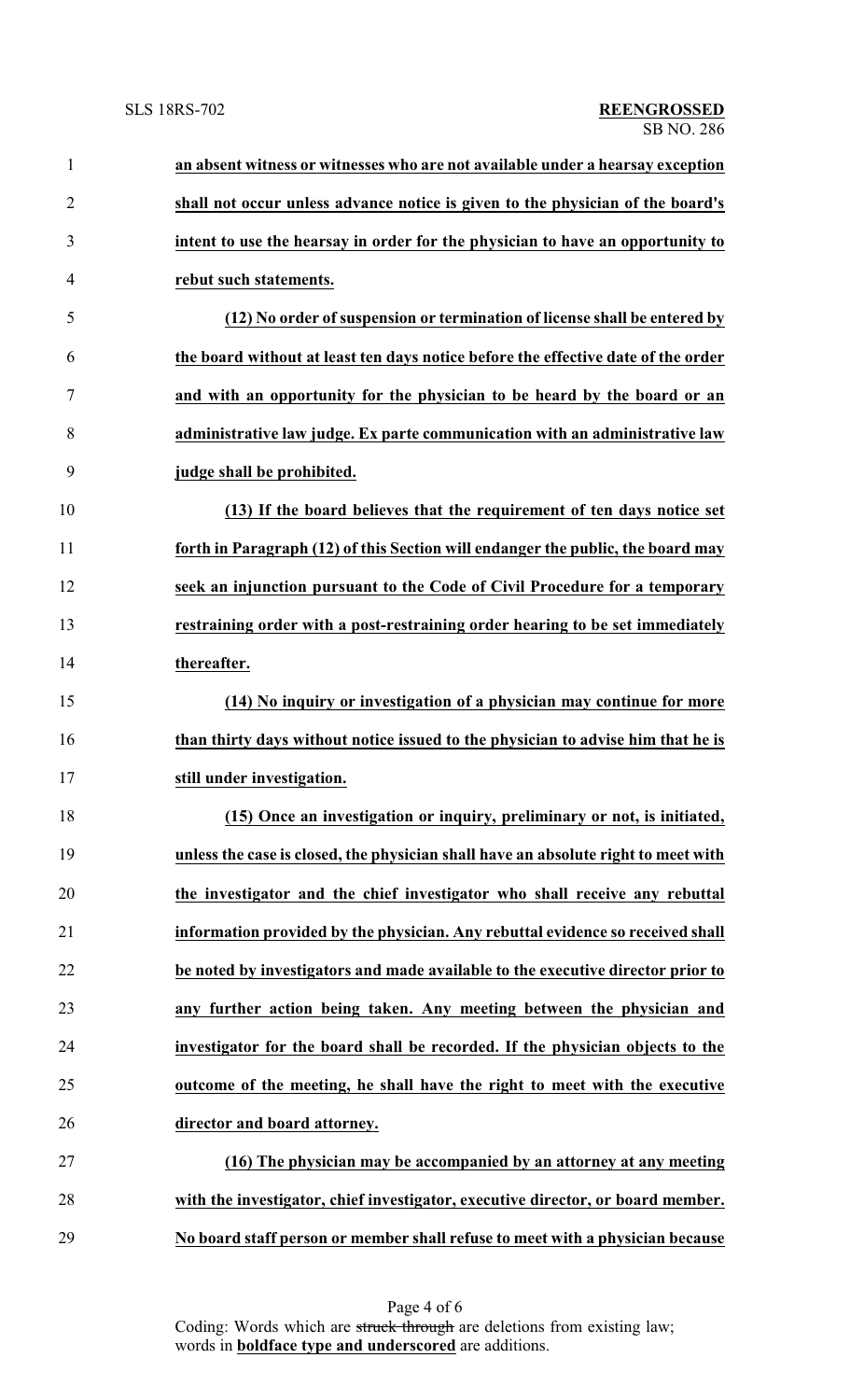| $\mathbf{1}$   | his attorney is present. The physician may also be represented by an attorney   |
|----------------|---------------------------------------------------------------------------------|
| $\overline{2}$ | at any hearing before the board.                                                |
| 3              | (17) Physicians shall have a right to a prompt hearing on all disciplinary      |
| 4              | complaints.                                                                     |
| 5              | (18) Physicians shall have the right to a de novo review in district court      |
| 6              | of any action taken by the board.                                               |
| 7              | (19) No contract provision in any contract with the board shall require         |
| 8              | a physician to waive any legal or constitutional rights to have access to the   |
| 9              | courts, due process, discovery, evidence, or any right established pursuant to  |
| 10             | this Section.                                                                   |
| 11             | (20) Notwithstanding any provision of the law to the contrary, including        |
| 12             | R.S. 49:992, a physician subject to a hearing before the Louisiana State Board  |
| 13             | of Medical Examiners shall have the right to have his case transferred to the   |
| 14             | division of administrative law and have his case tried before an independent    |
| 15             | administrative law judge.                                                       |
| 16             | Section 2. The provisions of this Act shall apply to any investigation that has |
|                |                                                                                 |

17 commenced after the effective date of the Act.

The original instrument was prepared byChristine Arbo Peck. The following digest, which does not constitute a part of the legislative instrument, was prepared by Cathy Wells.

SB 286 Reengrossed 2018 Regular Session Milkovich

DIGEST

Proposed law enacts the Physician's Bill of Rights to provide for notice of complaints within 10 days of receipt by the Louisiana State Board of Medical Examiners (LSBME), including the name of the person making the complaint and identification of the LSBME staff member making the complaint if it originated with the board staff member. Proposed law requires the notice to the physician to include a detailed description of the complaint.

Proposed law provides an opportunity for the executive director to remove any investigator alleged to be biased, hostile, or unfair to the physician from an investigation upon request of the physician.

Proposed law prohibits the LSBME investigator from having communications with the board or executive director unless the physician subject to the complaint is present.

Proposed law requires the LSBME investigator to make a written recommendation to the executive director regarding the outcome of the investigation. Proposed law requires the recommendation to be presented only to the executive director and not to any member of the

Page 5 of 6

Coding: Words which are struck through are deletions from existing law; words in **boldface type and underscored** are additions.